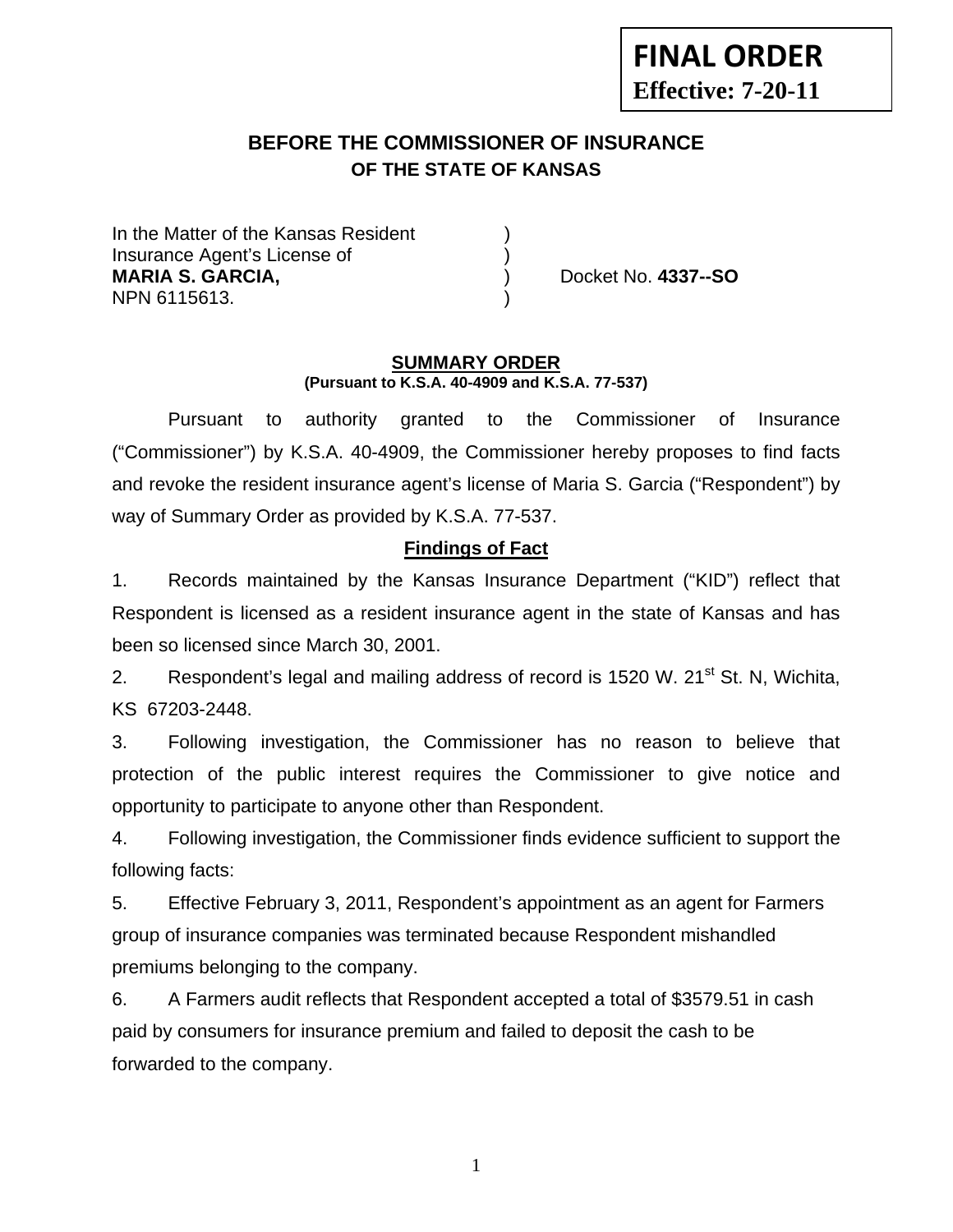7. In a signed statement dated January 18, 2011, Respondent admitted that the payments were outstanding and that she had been using the cash for business and personal expenses.

8. By letter dated June 1, 2011, and mailed to Respondent's mailing address of record, counsel for KID invited Respondent to reply if she disagreed with the foregoing statements.

9. To date, Respondent has not replied.

#### **Applicable Law**

10. K.S.A. 40-4909(a) provides, in relevant part:

"The commissioner may deny, suspend, revoke or refuse renewal of any license issued under this act if the commissioner finds that the applicant or license holder has. . . (4) Improperly withheld, misappropriated or converted any moneys or properties received in the course of doing insurance business. . . . (8) Used any fraudulent, coercive, or dishonest practice, or demonstrated any incompetence, untrustworthiness, or financial irresponsibility in the conduct of business in this state or elsewhere. . . ." K.S.A. 2010 Supp. 40-4909(a).

11. In addition, the Commissioner may revoke any license issued under the Insurance Agents Licensing Act if the Commissioner finds that the interests of the insurer or the insurable interests of the public are not properly served under such license. K.S.A. 2010 Supp. 40-4909(b).

## **Conclusions of Law**

12. The Commissioner has jurisdiction over Respondent as well as the subject matter of this proceeding, and such proceeding is held in the public interest.

13. The Commissioner finds that Respondent has improperly withheld, misappropriated, or converted money or property received in the course of doing insurance business.

14. The Commissioner also finds from the same facts that Respondent has used fraudulent or dishonest practices and demonstrated untrustworthiness or financial irresponsibility in the conduct of business.

15. Based on the foregoing findings, the Commissioner concludes that sufficient grounds exist for the revocation of Respondent's insurance agent license pursuant to K.S.A. 2010 Supp. 40-4909(a).

2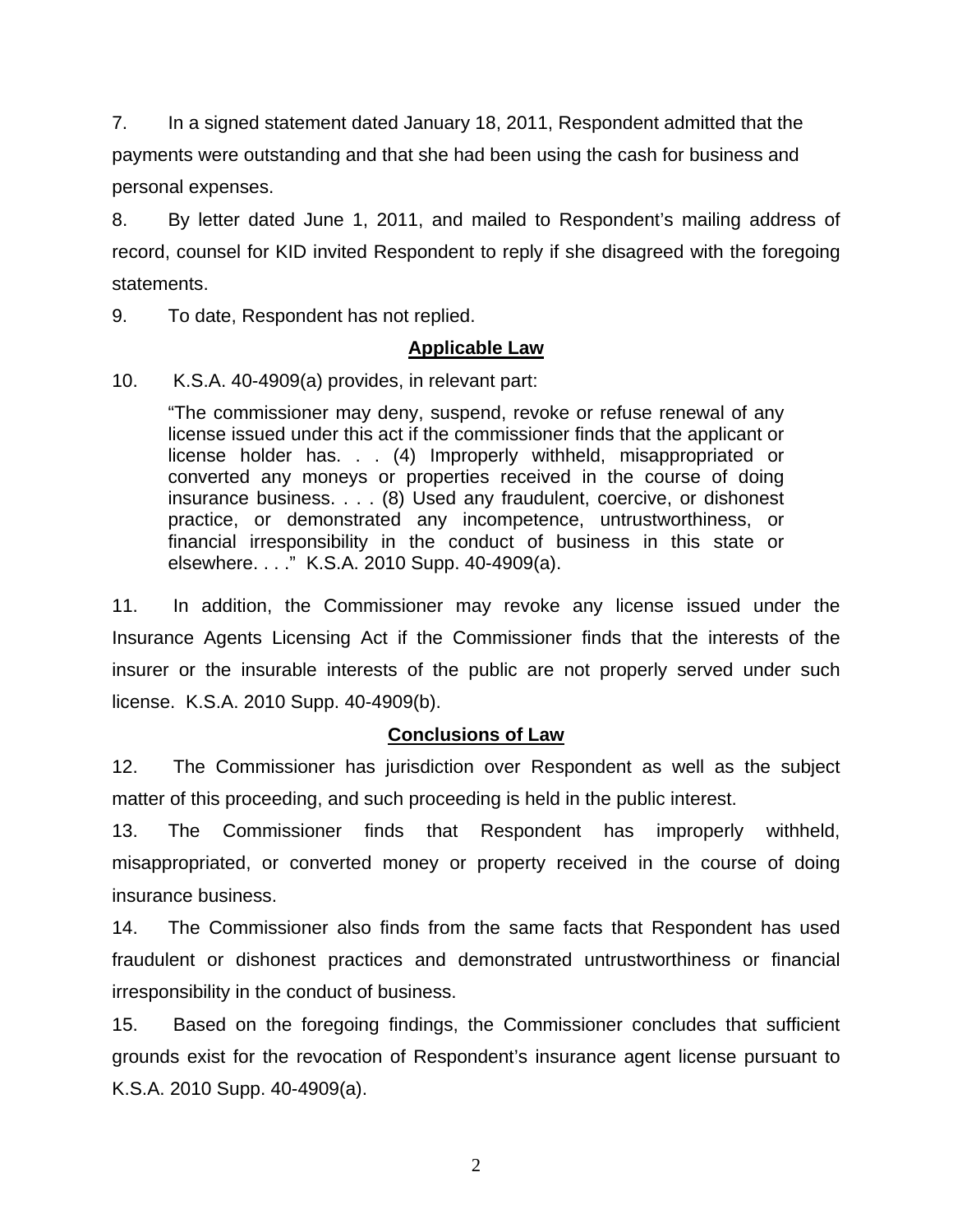16. Further, the Commissioner finds that Respondent's license should be revoked pursuant to K.S.A. 40-4909(b) because it was not serving the interests of the insurer or the insurable interests of the public.

17. Based on the facts and circumstances set forth herein, it appears that the use of summary proceedings in this matter is appropriate, in accordance with the provisions set forth in K.S.A. 77-537(a), in that the use of summary proceedings does not violate any provision of the law, the protection of the public interest does not require the KID to give notice and opportunity to participate to persons other than Respondents, and after investigation, KID believes in good faith that the allegations will be supported to the applicable standard of proof.

#### **Policy to be Served**

 Before issuing an insurance agent license, the Commissioner must determine that the applicant is qualified and has not committed any act that would be grounds for denial, suspension, or revocation. K.S.A. 40-4905(b). Further, the Commissioner may revoke any license issued under the Insurance Agents Licensing Act if the Commissioner finds that the interests of the insurer or the insurable interests of the public are not properly served under the license. The following action is appropriate to promote the security and integrity of the insurance business and protect insurance consumers by licensing, or continuing to license, persons or entities to sell, solicit, or negotiate insurance in the State of Kansas only if their conduct indicates they are both qualified and trustworthy.

 **THE COMMISSIONER OF INSURANCE THEREFORE ORDERS** that the Kansas resident insurance agent's license of **MARIA S. GARCIA** is hereby **REVOKED,**  and **MARIA S. GARCIA** shall **CEASE and DESIST** from the sale, solicitation, or negotiation of insurance, receiving compensation deriving from the sale, solicitation, or negotiation of insurance conducted on and after the effective date of this order, or performing any act toward the solicitation of or transaction of any business of insurance from and after the effective date of this order.

 **IT IS SO ORDERED THIS \_\_1st\_\_\_ DAY OF \_\_July\_\_\_ 2011, IN THE CITY OF TOPEKA, COUNTY OF SHAWNEE, STATE OF KANSAS.** 

3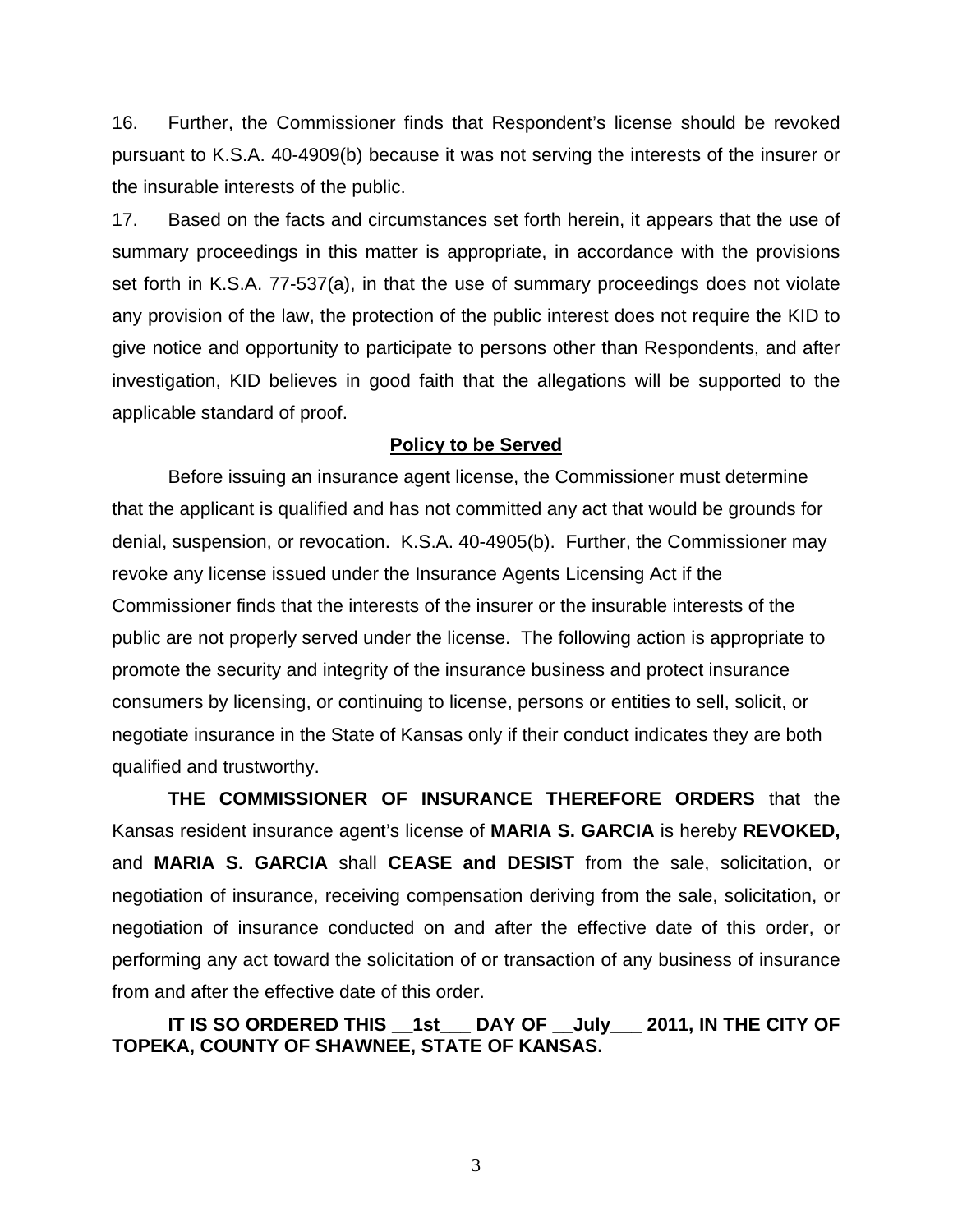

/s/ Sandy Praeger Sandy Praeger Commissioner of Insurance

/s/ Zachary J.C. Anshutz Zachary J.C. Anshutz General Counsel

## **NOTICE OF RIGHTS TO HEARING AND REVIEW**

**Within fifteen (15) days of the date of service of this Summary Order, Respondent** may submit a written request for a hearing pursuant to K.S.A. 77-537 and K.S.A. 77-542. Any request for a hearing should be addressed to the following:

 Zachary J.C. Anshutz, General Counsel Kansas Insurance Department 420 S.W. 9<sup>th</sup> Street Topeka, Kansas 66612

If a hearing is requested, the Kansas Insurance Department will serve notice of the time and place of the hearing and information on procedures, right of representation, and other rights of parties relating to the conduct of the hearing.

**If a hearing is not requested in the time and manner stated above, this Summary Order shall become effective as a Final Order upon the expiration of time for requesting a hearing.** In the event Respondent files a Petition for Judicial Review, pursuant to K.S.A. 77-613(e), the agency officer to be served on behalf of the Kansas Insurance Department is

 Zachary J.C. Anshutz, General Counsel Kansas Insurance Department 420 S.W.  $9<sup>th</sup>$  Street Topeka, Kansas 66612